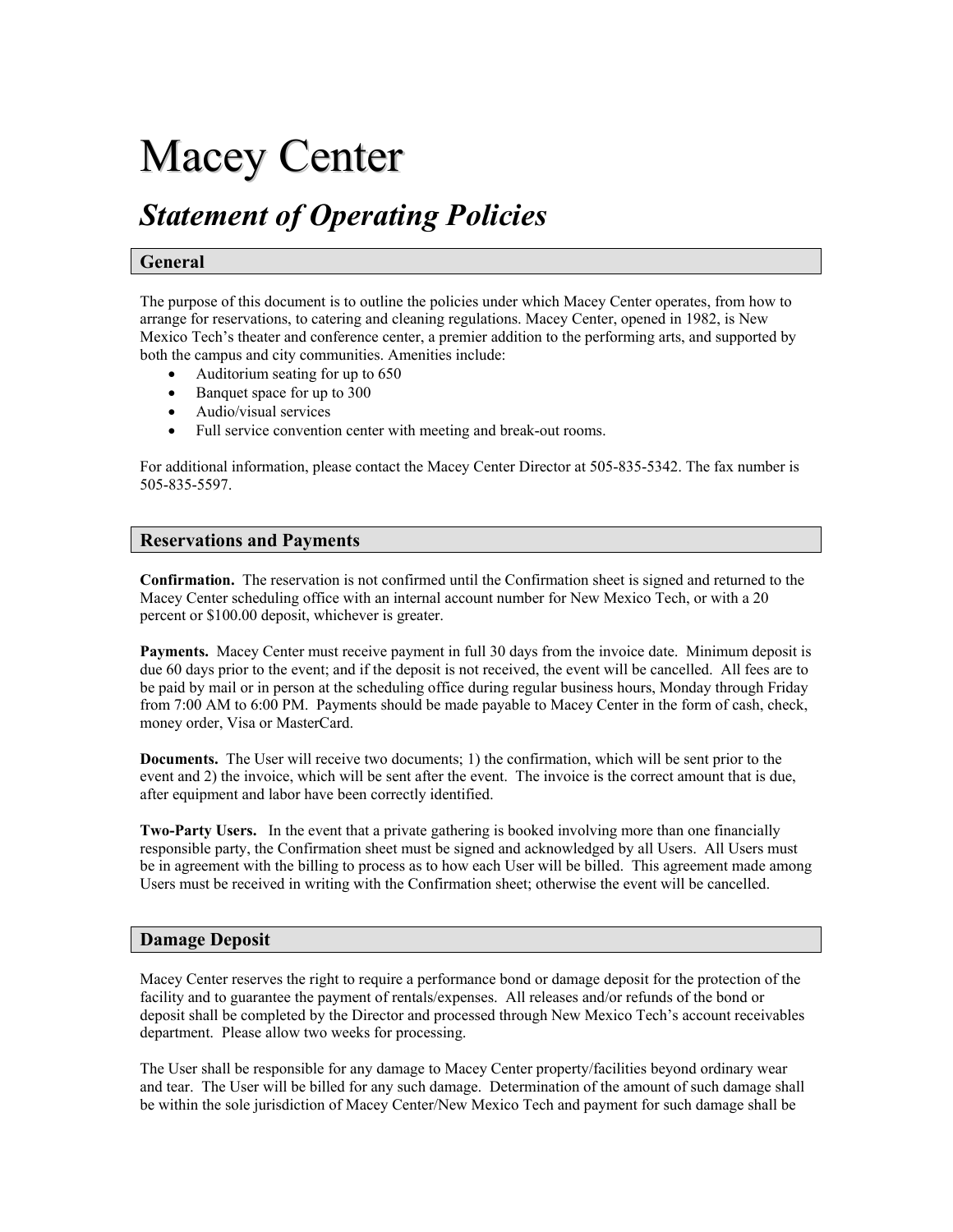deducted from deposit with the balance due within 10 days following the event. An itemized list of all damage charges deducted from the deposit will be provided to the User.

#### **Cancellation**

**Private Party/Special Event Users.** Any User canceling an event more than 60 days prior to the event will be entitled to a refund of one-half of deposit paid. Any User canceling less than 30 days prior to an event will not be entitled to a refund. If a deposit has not been collected, the User will be billed for balance due.

**Meeting/Seminar Users.** Any User canceling an event more than 45 days prior to the event will be entitled to a refund of one-half of the deposit paid. Any User canceling an event less than seven days prior to the event will not be entitled to a refund. If the deposit has not been collected, the User will be billed for balance due.

**Theater Users.** All requests for facility use must be approved by the Director, and Macey Center reserves the right to modify room assignments. Macey Center also reserves the right to cancel any event reservation if notice of such cancellation is given to the User at least 30 days in advance of the scheduled event.

#### **Alcoholic Beverage Service**

State regulation prohibits alcoholic beverages being brought on to the premises by the User. Please contact the Macey Center scheduling office for prices and information on this service, which is provided by the Center.

#### **Catering/Cleaning**

**Catering.** Catering for any function held at Macey Center is to be provided by Chartwells, New Mexico Tech's on-campus dining provider. All catering arrangements will be made with the catering director, including but not limited to: tablecloths, chair covers, morning and afternoon break service, type of flatware, etc. The catering phone number is 505-720-1648. On-campus Users must supply Chartwells with an account number when booking an event. (Note: the 61X object code cannot be charged on "29" accounts per OMB restrictions; thus, an unrestricted account number must be provided in these cases.) Off-campus Users must sign and return the catering contract to the Chartwells office with a 50 percent deposit at the time of booking. The remaining 50 percent is due 24 hours prior to the event. The invoice for food service will be billed separate from the Macey Center invoice.

**Cleaning.** Cleaning fees will be assessed to large conference groups (300 or more) that require additional service, and for dinners/parties that take place on the stage/amphitheater. Additional cleaning fees also will be assessed for confetti, straw/hay, and excessive waste. Glitter and rice are not permitted; however, birdseed may be used outdoors.

#### **Security**

In cases where the User requires security, officers with the New Mexico Tech Campus Police are available for hire at the rate of \$25.00 per hour. Macey Center must be notified 30 days prior to an event if security service will be required. At the discretion of Macey Center, security personnel may be required at certain